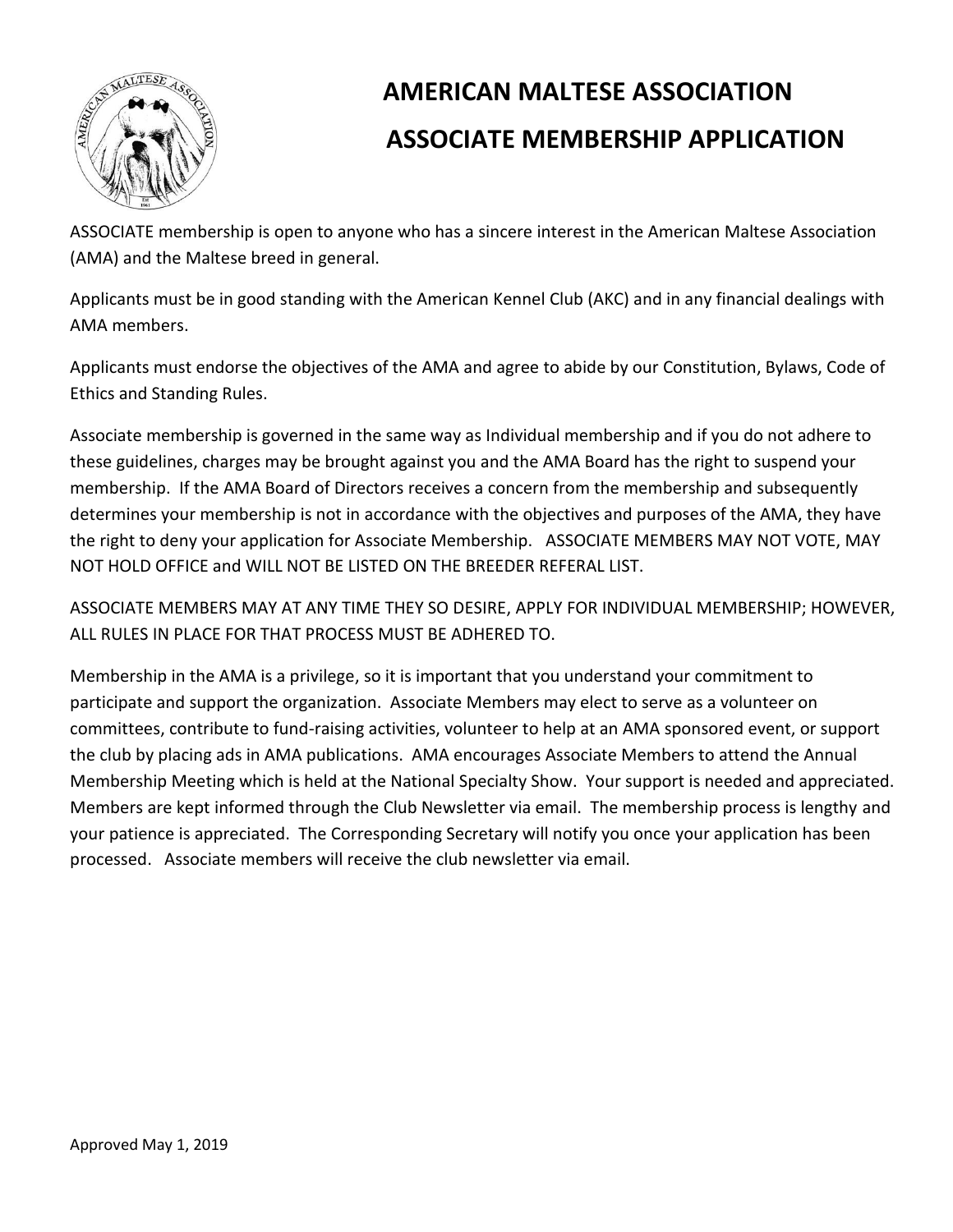

## **American Maltese Association ASSOCIATE MEMBERSHIP APPLICATION**

| Do you know any AMA Members? If so, please list: _______________________________                        |
|---------------------------------------------------------------------------------------------------------|
| Are you a (please check all that apply):                                                                |
| Exhibitor<br>Breeder<br>$\Box$ Fancier<br>Handler<br>  Companion/Performance<br>Judge<br>Rescue         |
| Number of years you have owned Maltese? _____                                                           |
| How many Maltese do you currently own? Males_comparatered ______ Females ______ Spayed ______           |
| If you are an exhibitor, list the number and type of titles you have completed on your Maltese (CH, CD, |
| If you are a breeder, how many litters do you produce per year?                                         |
| Have you ever sold to pet shops, brokers or retail establishments?                                      |
| Are you willing to screen for genetic or hereditary defects before breeding?                            |
| Do you breed and/or exhibit any other breeds or types of animals other than Maltese?                    |
| How many breeds do you currently own? ________                                                          |
| Are you a member of other dog clubs?                                                                    |
| Approved May 1, 2019                                                                                    |